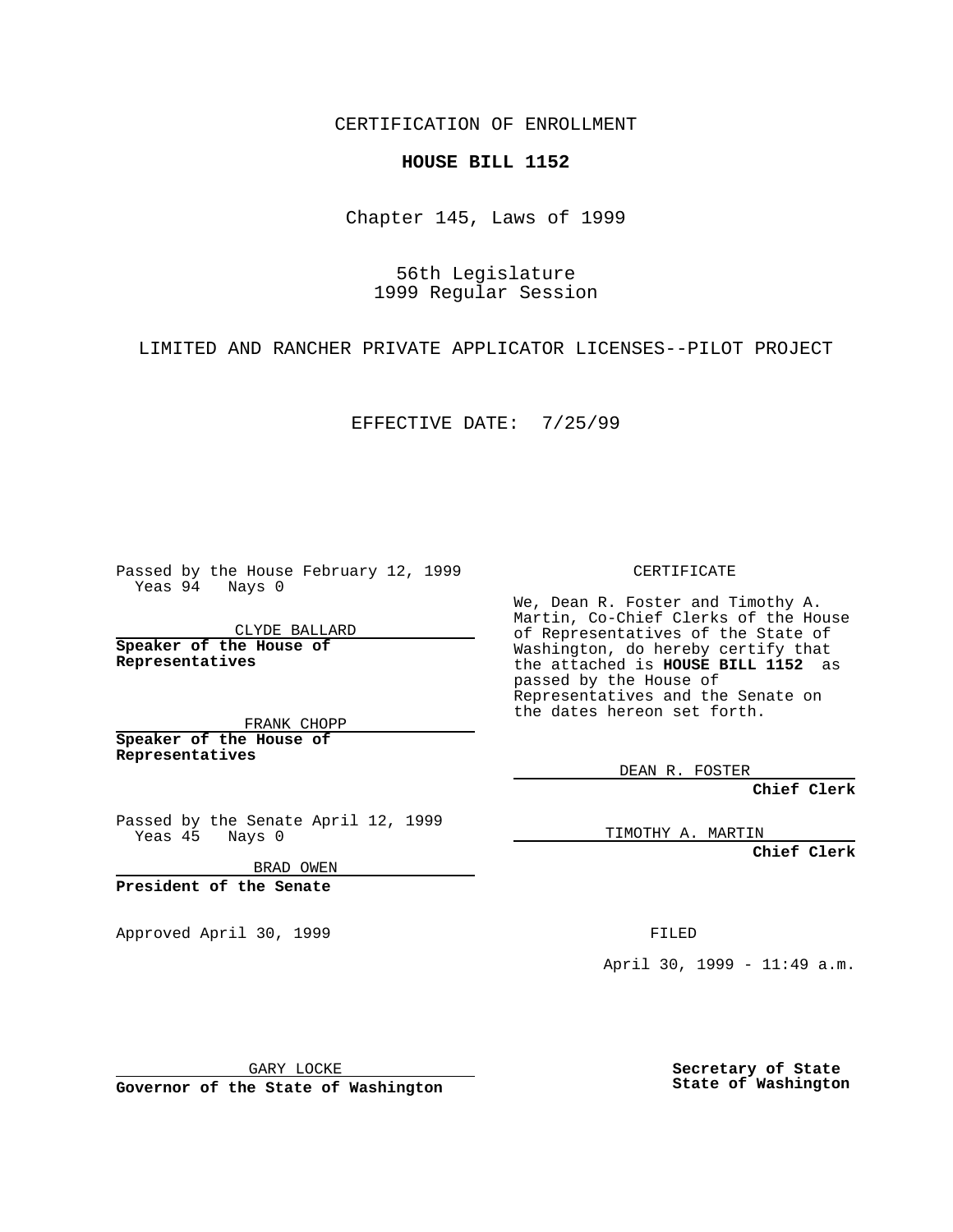## **HOUSE BILL 1152** \_\_\_\_\_\_\_\_\_\_\_\_\_\_\_\_\_\_\_\_\_\_\_\_\_\_\_\_\_\_\_\_\_\_\_\_\_\_\_\_\_\_\_\_\_\_\_

\_\_\_\_\_\_\_\_\_\_\_\_\_\_\_\_\_\_\_\_\_\_\_\_\_\_\_\_\_\_\_\_\_\_\_\_\_\_\_\_\_\_\_\_\_\_\_

Passed Legislature - 1999 Regular Session

## **State of Washington 56th Legislature 1999 Regular Session**

**By** Representatives McMorris, G. Chandler, Linville and Cooper; by request of Department of Agriculture

Read first time 01/15/1999. Referred to Committee on Agriculture & Ecology.

1 AN ACT Relating to a pilot project for limited private applicator 2 licenses and rancher private applicator licenses; and amending RCW 3 17.21.187.

4 BE IT ENACTED BY THE LEGISLATURE OF THE STATE OF WASHINGTON:

5 **Sec. 1.** RCW 17.21.187 and 1997 c 242 s 20 are each amended to read 6 as follows:

 (1) The purpose of this section is to establish a pilot project to evaluate the feasibility of establishing a limited private applicator 9 license and a rancher private applicator license to facilitate the control of weeds, especially those defined as noxious weeds, in Washington state.

 (2) "Limited private applicator" means a certified applicator who 13 uses or is in direct supervision, as defined for private applicators in 14 RCW 17.21.020(12), of the use of any herbicide classified by the EPA or the director as a restricted use pesticide, for the sole purpose of controlling weeds on nonproduction agricultural land owned or rented by the applicator or the applicator's employer. Nonproduction agricultural land includes pastures, range land, fencerows, and areas around farm buildings but not aquatic sites. A limited private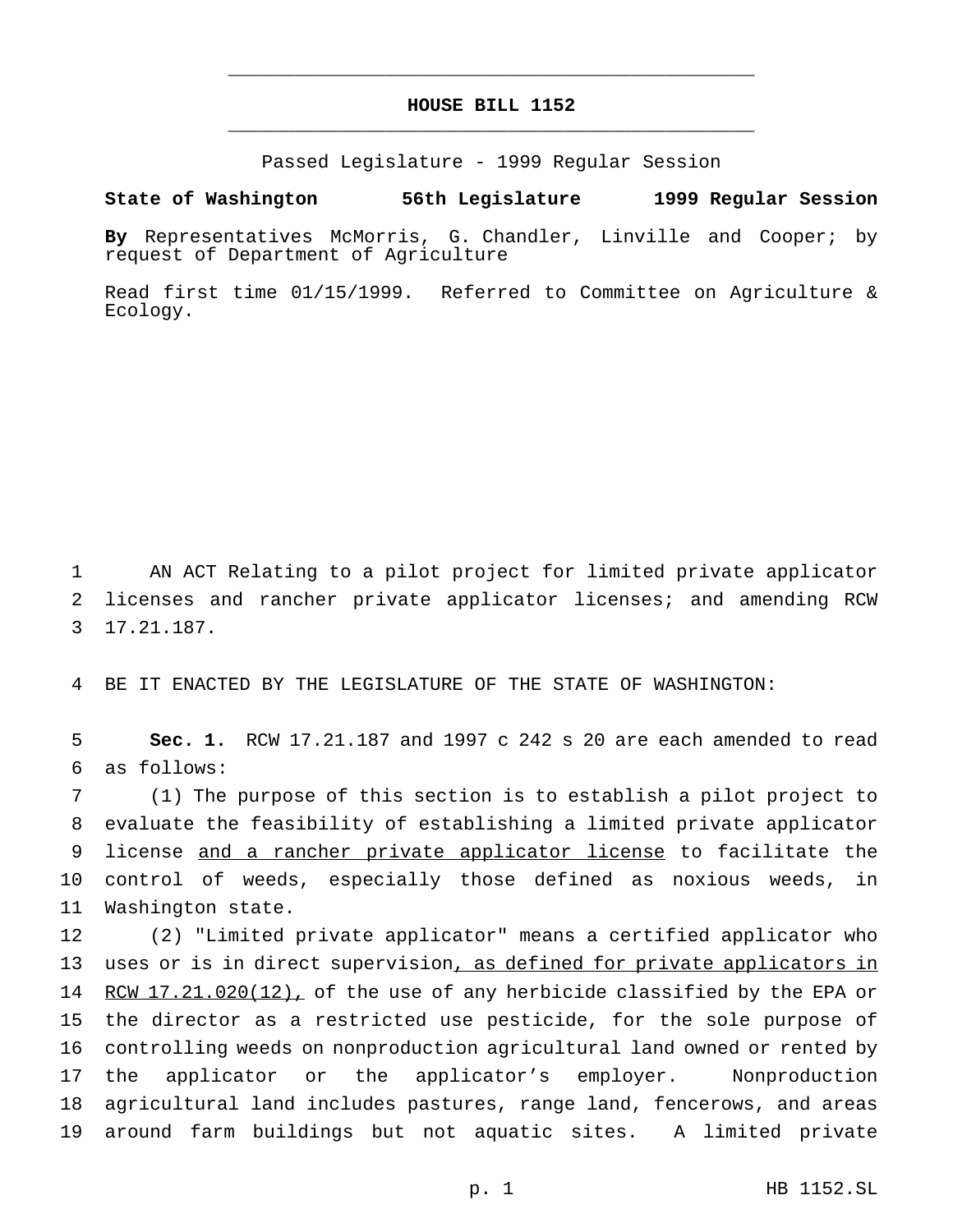applicator also may apply restricted use herbicides to nonproduction agricultural land of another person if applied without compensation other than trading of personal services between the applicator and the 4 other person. ((A limited private applicator may not apply restricted use herbicides through any equipment defined under this chapter as an apparatus.))

 (3) "Rancher private applicator" means a certified applicator who uses or is in direct supervision, as defined for private applicators in 9 RCW 17.21.020(12), of the use of any herbicide and/or any rodenticide 10 classified by the environmental protection agency or the director as a 11 restricted use pesticide for the purpose of controlling weeds and pest 12 animals on the agricultural land owned or rented by the applicator or 13 the applicator's employer. For the purpose of this subsection, **"agricultural land"** means nonproduction agricultural land and 15 production agricultural land used to grow hay and grain crops that are consumed by the livestock on the farm where produced: PROVIDED, That 17 up to ten percent of the crops grown on the agricultural land in a calendar year may be sold within the county of production. Nonproduction agricultural land includes pastures, rangeland, fencerows, and areas around farm buildings. For the purposes of this subsection, agricultural land does not include aquatic sites. A 22 rancher private applicator also may apply restricted use herbicides and rodenticides to the agricultural land of another person if applied without compensation other than trading of personal services between 25 the applicator and the other person.

 (4) Limited private applicator and rancher private applicator licenses may be issued only in counties where the county cooperative extension service and/or the county weed board complete a memorandum of understanding with the department agreeing to conduct a minimum of two hours of department-approved weed control-related recertification coursework every year and to maintain the recertification credit 32 records for the limited private applicators in their county.

 (5) A person may participate in the pilot project by applying to be 34 licensed as a limited private applicator or rancher private applicator in ((1998, 1999, or)) 2000, 2001, or 2002. The application 36 ((requirements, fee,)) and examination requirements for a limited 37 private applicator and a rancher private applicator are the same as for a private applicator.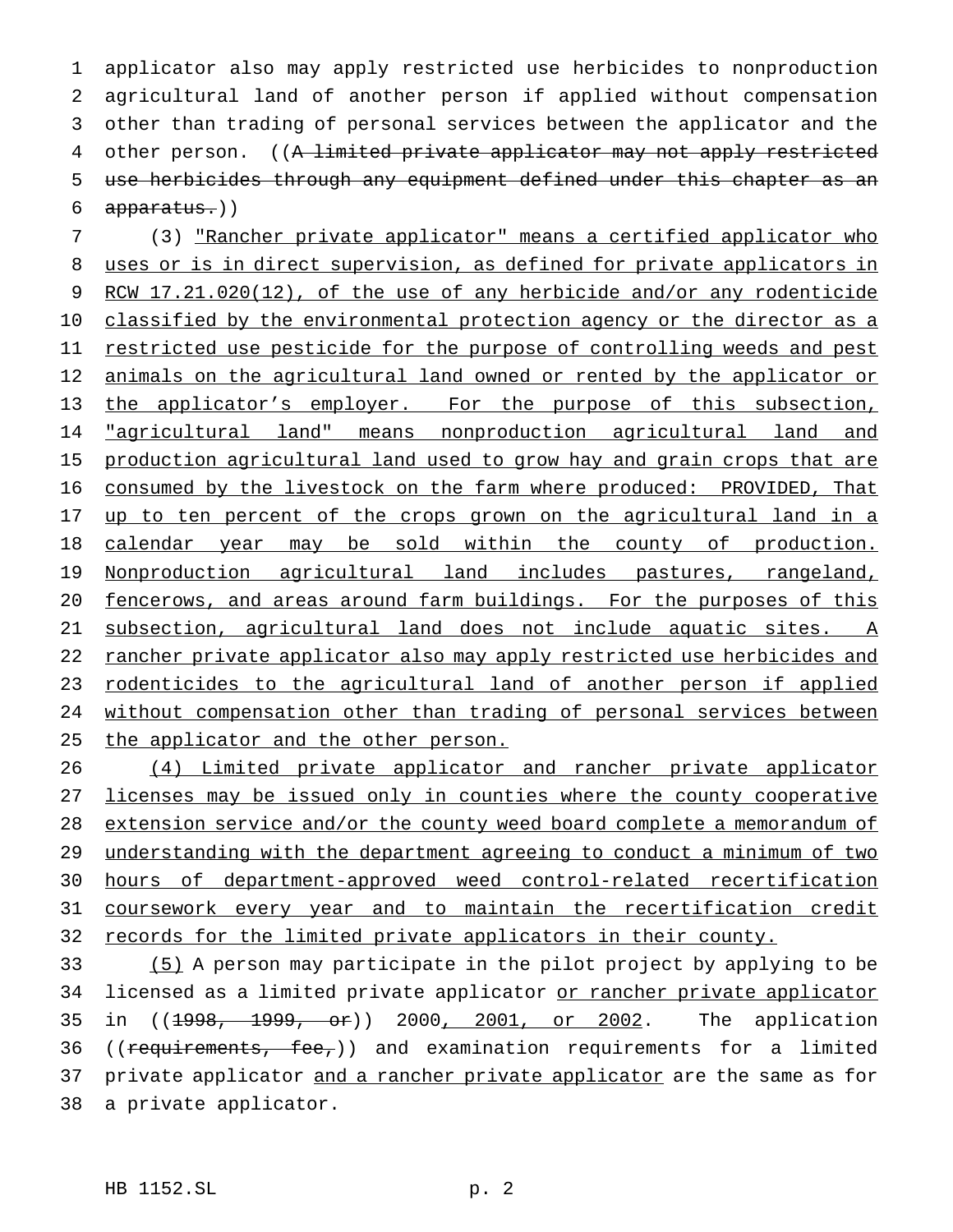1 (((4)(a) A)) (a) Applications for a limited private applicator 2 license shall be accompanied by a fee of twenty-five dollars.

3 (b) Applications for a rancher private applicator shall be 4 accompanied by a fee of seventy-five dollars.

5 (6) All limited private applicator and rancher private applicator 6 licenses expire on December 31, 2004.

7 (7)(a) Limited private ((applicator is)) applicators and rancher 8 private applicators are exempt from the credit accumulation 9 requirements of RCW 17.21.128(2)(a), and, upon application, begins a 10 recertification period which ends on December 31, ((2002)) 2004.

11 (i) Limited private ((pesticide)) applicators first applying for a 12 license in ((1998)) 2000 shall accumulate a minimum of ((ten)) eight 13 department-approved credits by the end of the recertification period. 14 (ii) Limited private ((pesticide)) applicators first applying for 15 a license in ((1999)) 2001 or 2002 shall accumulate a minimum of 16 ((eight)) six department-approved credits by the end of the 17 recertification period.

18 (iii) ((Limited private pesticide applicators first applying for a 19 <del>license in 2000 shall accumulate a minimum of six</del>)) Rancher private 20 applicators first applying for a license in 2000 shall accumulate a 21 minimum of twelve department-approved credits by the end of the 22 recertification period.

23 (iv) Rancher private applicators first applying for a license in 24 2001 or 2002 shall accumulate a minimum of ten department-approved 25 credits by the end of the recertification period.

26 (b) All credits for the limited private applicator license must be applicable to the control of weeds with at least half of the credits directly related to weed control and the remaining credits in topic areas indirectly related to weed control, such as the safe and legal use of pesticides.

31 (((5) Any)) (8) Limited private applicators and rancher private 32 applicators who successfully complete((s)) the recertification 33 requirements of this section  $((i\overline{s}))$  are deemed to have met the credit 34 accumulation requirements of RCW 17.21.128(2)(a) for private 35 applicators and may reapply as a private applicator in 2005. A limited 36 private applicator or rancher private applicator who applies for a 37 private applicator license during the pilot project must meet the fee, 38 annual renewal, and credit accumulation requirements for private 39 applicators.